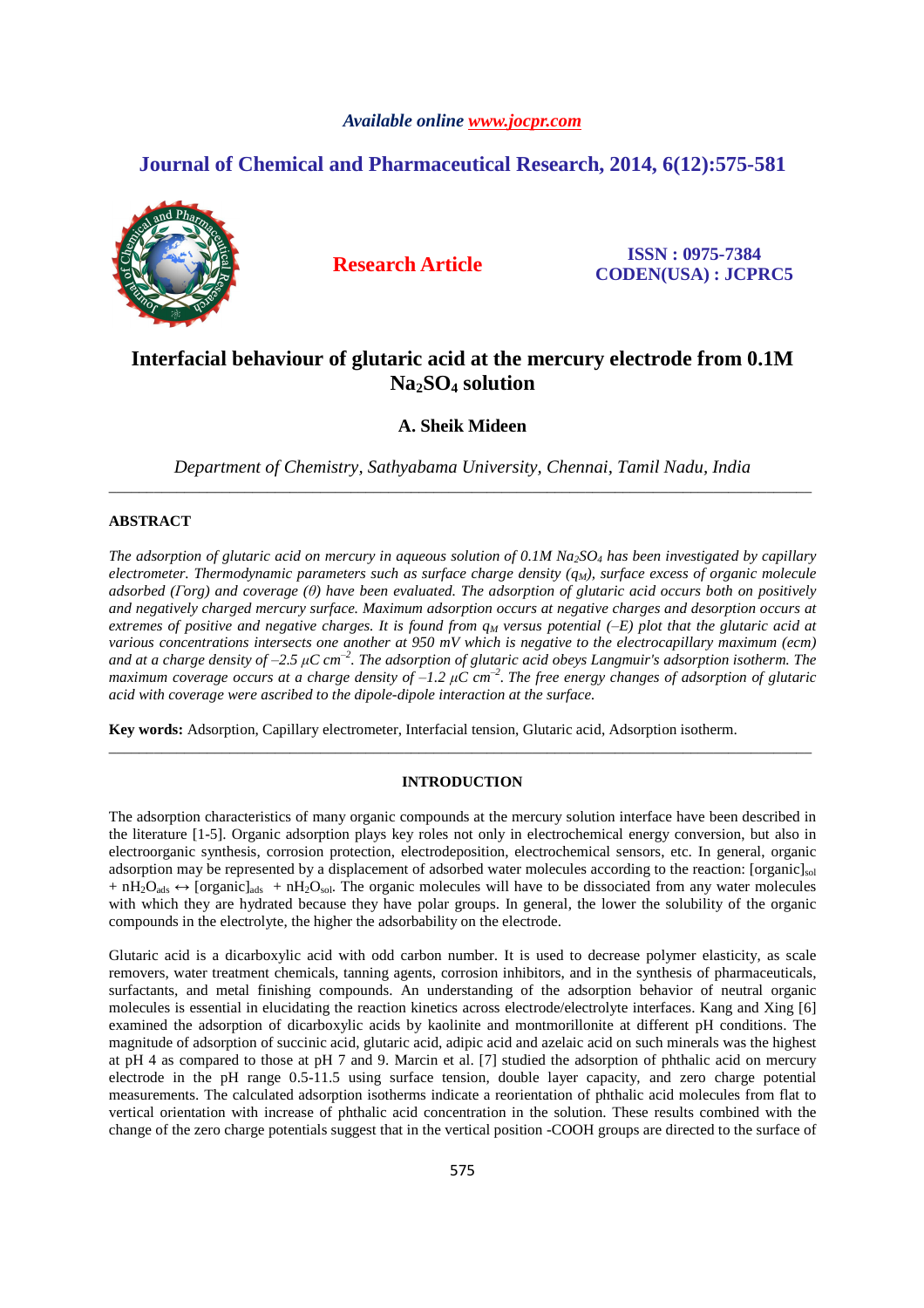the metal. Morrison and Miller [8] determined the maximum adsorptions of the lower members of the mono- and dicarboxylic acids from aqueous solutions for coconut charcoals of different degrees of activation. They concluded that acids with an even number of carbon atoms had larger adsorptions than acids with an odd number. The alternation was much more marked for the di- than for the mono-carboxylic acids. Adsorption equilibria of glutaric acid and glyoxylic acid on weakly basic ion-exchanger Amberlite IRA-67 were theoretically and experimentally investigated [9]. The equilibrium isotherms were significantly dependent on initial acid concentration and the adsorption of both acids followed pseudo second order kinetics. Shinjiro Yagyu et al. [10] investigated the adsorption structure of glutaric acid on the Cu(110) surface as a function of sample temperature and concluded that glutaric acid adsorbs as mono-glutarate form at 400 K and changes to a bi-glutarate structure at 600 K. The several studies carried out about the adsorption behaviour of dicarboxylic acids to establish relationships between molecular properties and of these compounds. The aim of the present study was to determine the structure of the mercury/solution interface for glutaric acid and to analyse how the presence of carboxyl groups affect the adsorption process in presence of sodium sulphate as supporting electrolyte.

*\_\_\_\_\_\_\_\_\_\_\_\_\_\_\_\_\_\_\_\_\_\_\_\_\_\_\_\_\_\_\_\_\_\_\_\_\_\_\_\_\_\_\_\_\_\_\_\_\_\_\_\_\_\_\_\_\_\_\_\_\_\_\_\_\_\_\_\_\_\_\_\_\_\_\_\_\_\_*

# **EXPERIMENTAL SECTION**

The design of capillary electrometer and the experimental cell set up used for the measurement of interfacial tension are described elsewhere [11]. Mercury used was Analar grade and it is further purified electrolytically and distilled in an all glass pyrex still under reduced pressure. The base electrolyte sodium sulphate (BDH) was of AR grade used after recrystallisation twice from triple distilled water. Glutaric acid (Sigma) of AR grade was used without further purification. Purified hydrogen was used for the deaeration of experimental solution. All the measurements were carried out in an air thermostat at  $25 \pm 0.2$ °C. The mercury in the capillary electrometer was polarized at various values of potentials ranging from  $-0.1$  to  $-1.6$  V applied with reference to Hg/Hg<sub>2</sub>SO<sub>4</sub>/0.1M Na<sub>2</sub>SO<sub>4</sub> using a precision potentiometer in combination with a 6 V lead acid battery. All the potentials are measured using a digital multimeter (HIL 212).

# **RESULTS AND DISCUSSION**

# **Electrocapillary curves:**

Electrocapillary curves for various concentrations of glutaric acid using 0.1M Na<sub>2</sub>SO<sub>4</sub> as the base electrolyte at 25  $\pm$ 0.2°C are shown in figure 1. Values of interfacial tension (γ) were determined between the potentials, 0 and  $-1.6$  V of the mercury electrode with respect to  $Hg/HgSO_4/0.1M$  Na<sub>2</sub>SO<sub>4</sub> electrode. All the runs were duplicated and the results are reproducible to 0.2 mN  $m^{-1}$  at the electrocapillary maximum and  $\pm$  0.8 mN  $m^{-1}$  at the extremes of the curves. Fig.1 shows that the adsorption of glutaric acid occurs both on positively and negatively charged mercury surface. At negative charges, adsorption is slightly more and desorption occurs at extreme negative and positive charges. The adsorption on positive side may be due to the interaction of the mercury with the carboxyl groups of glutaric acid molecules in flat configuration. The adsorption on the negative side may be due to the interaction of positively charged hydrocarbon group with negatively charged metal surface. Further the change of ecm with glutaric acid concentration in the solution indicates a reorientation of -COOH groups which are directed to the surface of the metal from flat to vertical orientation. Similar observations were reported for the adsorption of phthalic acid on mercury electrode [8].

### **Charge density on metal surface:**

Figure 2 shows the relation between electrode charge density  $(q_M)$  and potential (-E). It is found from the figure that glutaric acid at various concentrations intersects one another at 950mV which is negative to the electrocapillary maximum (ecm) and at a charge density of  $-2.5 \mu C \text{ cm}^{-2}$ . It is clear that at extreme negative (-1.6 V) and positive  $(-0.35 \text{ V})$  potentials, desorption is complete for different concentrations adsorbate. The negative shift of ecm reveals that maximum adsorption of dipoles of glutaric acid are adsorbed with their negative dicarboxyl ends oriented towards the electrode surface. The more positive value obtained for glutaric acid suggests that adsorption occurs with the alkyl group in contact with the mercury surface. Further, glutaric acid adsorbs as mono-glutarate with initial concentration and changes to a bi-glutarate structure with higher concentration.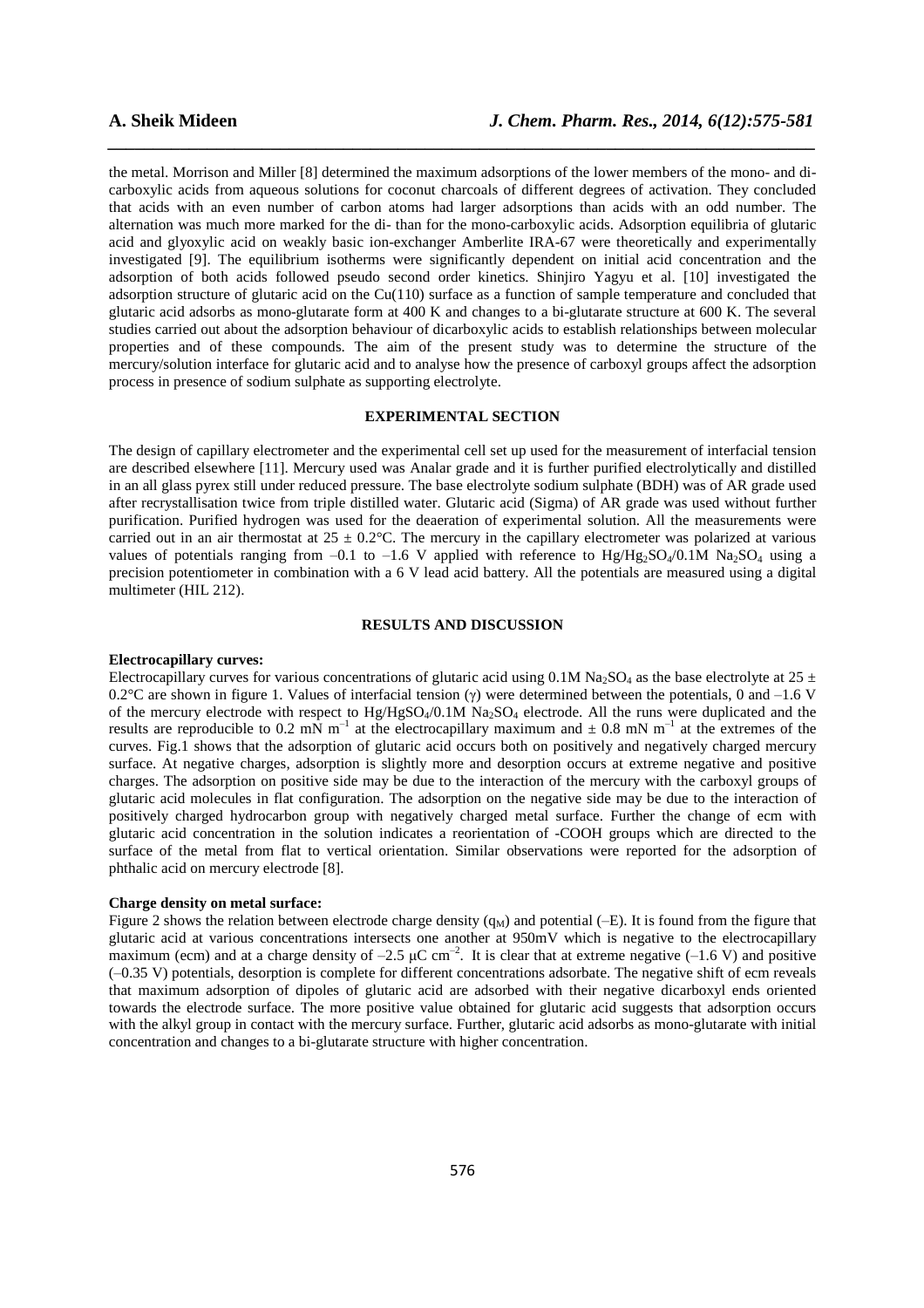

*\_\_\_\_\_\_\_\_\_\_\_\_\_\_\_\_\_\_\_\_\_\_\_\_\_\_\_\_\_\_\_\_\_\_\_\_\_\_\_\_\_\_\_\_\_\_\_\_\_\_\_\_\_\_\_\_\_\_\_\_\_\_\_\_\_\_\_\_\_\_\_\_\_\_\_\_\_\_*

**Fig.2 Variation of charge density (qM, µC cm‒<sup>2</sup> ) with potential (‒E, Volts) for the adsorption of glutaric acid on Hg**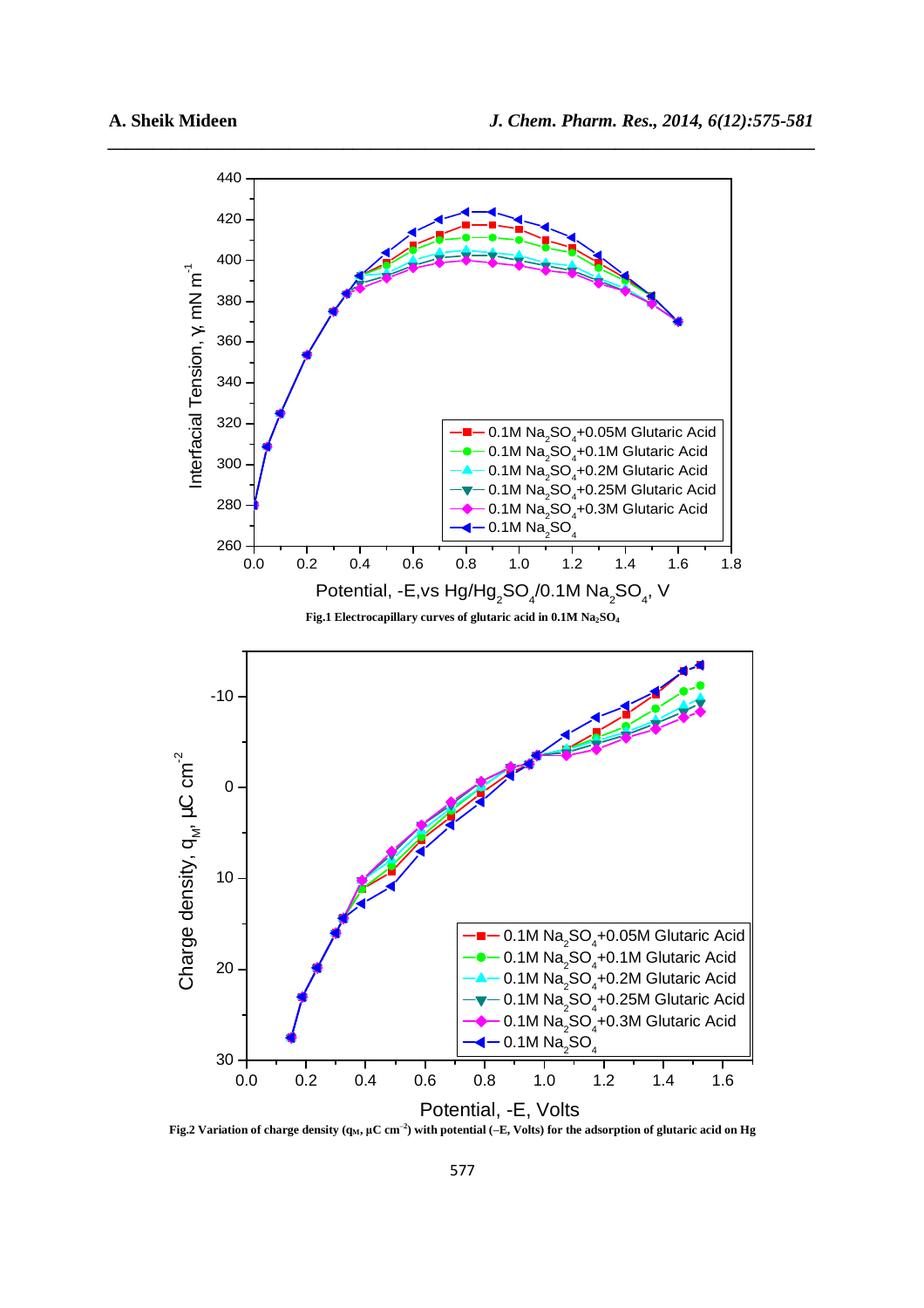### **Surface excess (** $\Gamma_{\text{org}}$ **) versus charge density (** $q_M$ **) curve:**

Surface excess values for different concentrations of glutaric acid were plotted as a function of  $q_M$  is shown in figure 3. It is seen from the figure that it is bell shaped and when the concentration of the adsorbate increases  $\Gamma_{\text{org}}$  value also increases. Maximum adsorption occurs at negative charges and desorption occurs at extremes of positive and negative charges. These curves exhibit a maximum value of surface excess near to the ecm at a charge density of  $-1.2 \mu C \text{ cm}^{-2}$ .

*\_\_\_\_\_\_\_\_\_\_\_\_\_\_\_\_\_\_\_\_\_\_\_\_\_\_\_\_\_\_\_\_\_\_\_\_\_\_\_\_\_\_\_\_\_\_\_\_\_\_\_\_\_\_\_\_\_\_\_\_\_\_\_\_\_\_\_\_\_\_\_\_\_\_\_\_\_\_*



**Fig.3** Variation of surface excess ( $\Gamma_{\text{org}}$ ) with charge density ( $q_\text{M}$ ,  $\mu$ C cm $^{-2}$ ) for the adsorption of various concentrations glutaric acid on Hg **from 0.1M Na2SO<sup>4</sup>**

# **Coverage (θ) versus charge density (q<sub>M</sub>) curve:**

Surface excess maximum  $(\Gamma_m)$  used in the determination of surface coverage had been evaluated from the initial slope of c/ $\Gamma$  vs c curve for  $q_M = 0$ . It was found to be equal to  $5.1 \times 10^{-10}$  molecules cm<sup>-2</sup>. This value of  $\Gamma_m$  was used for the calculation of surface coverage ( $\theta = \Gamma / \Gamma_{\text{max}}$ ). Figure 4 shows the coverage vs charge density curves have a bell shape for the adsorption of glutaric acid from  $0.1M$  Na<sub>2</sub>SO<sub>4</sub> solution. The maximum coverage occurs at a charge density of  $-1.2 \mu C \text{ cm}^{-2}$ .

### **Application of isotherms:**

The application of the isotherms for the adsorption of glutaric acid on mercury from  $0.1M$  Na<sub>2</sub>SO<sub>4</sub> as the electrolyte was tested by analysing the adsorption data graphically to find the best fit of the isotherm. The adsorption data obtained was used to try various isotherms like Langmuir, Frumkin, Temkin and Virial isotherms for characterizing the adsorption of glutaric acid  $0.1M$  Na<sub>2</sub>SO<sub>4</sub>. It was found that a family of parallel straight line with unit gradient was obtained when values of  $c/\theta$  were plotted against c for various values of  $q_M$  (Figure 5 and Figure 6). It was found that adsorption data satisfies Langmuir's adsorption isotherm.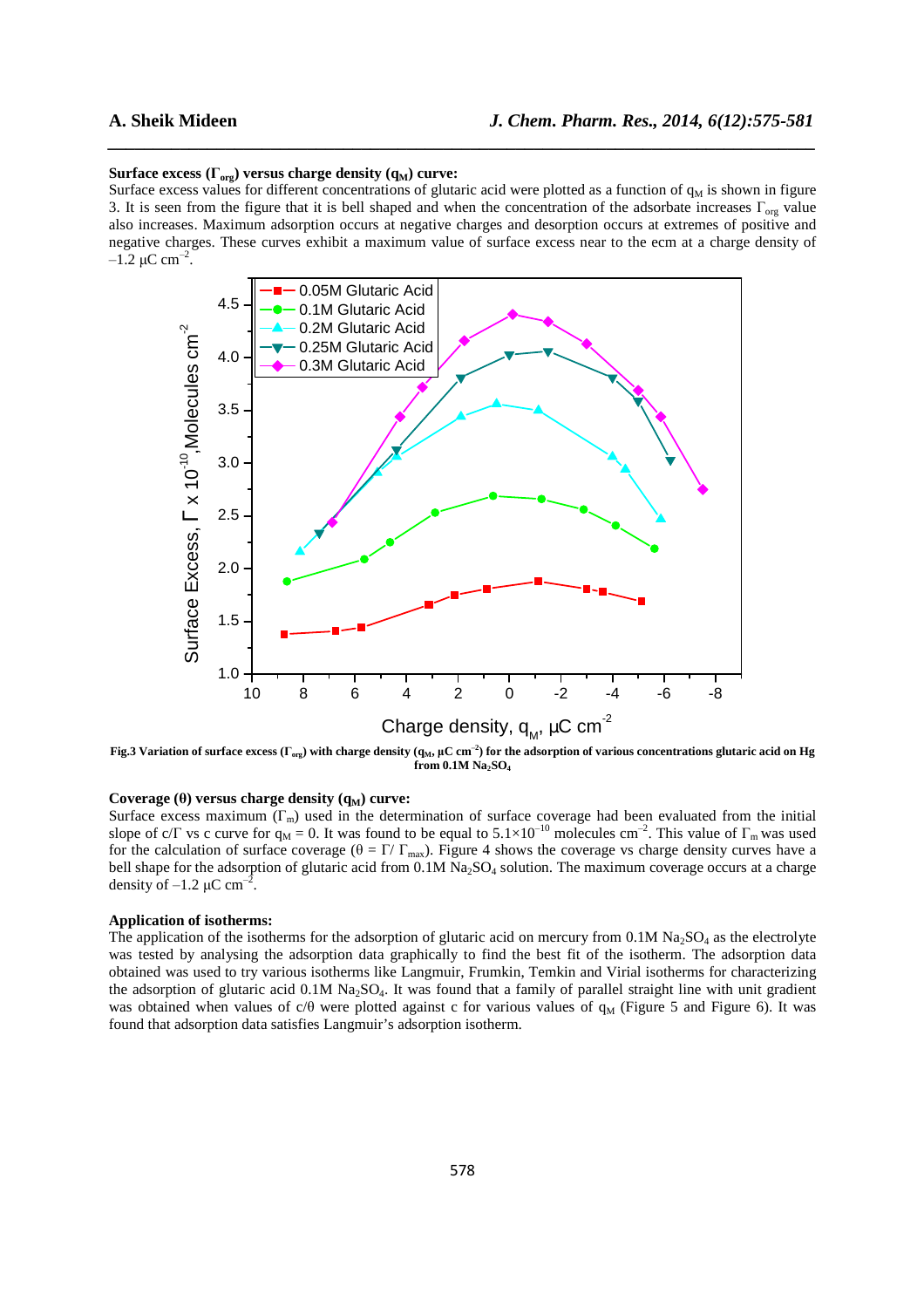

*\_\_\_\_\_\_\_\_\_\_\_\_\_\_\_\_\_\_\_\_\_\_\_\_\_\_\_\_\_\_\_\_\_\_\_\_\_\_\_\_\_\_\_\_\_\_\_\_\_\_\_\_\_\_\_\_\_\_\_\_\_\_\_\_\_\_\_\_\_\_\_\_\_\_\_\_\_\_*

**Fig.4 Variation of coverage (θ) with charge density (qM, µC cm‒<sup>2</sup> ) on the interface for the adsorption of glutaric acid on Hg from 0.1M Na2SO<sup>4</sup>**



**Fig.5 Plot of c/** $\theta$  **versus for the adsorption of glutaric acid at some positive values charge (** $q_M$ **,**  $\mu$ **C cm<sup>-2</sup>)**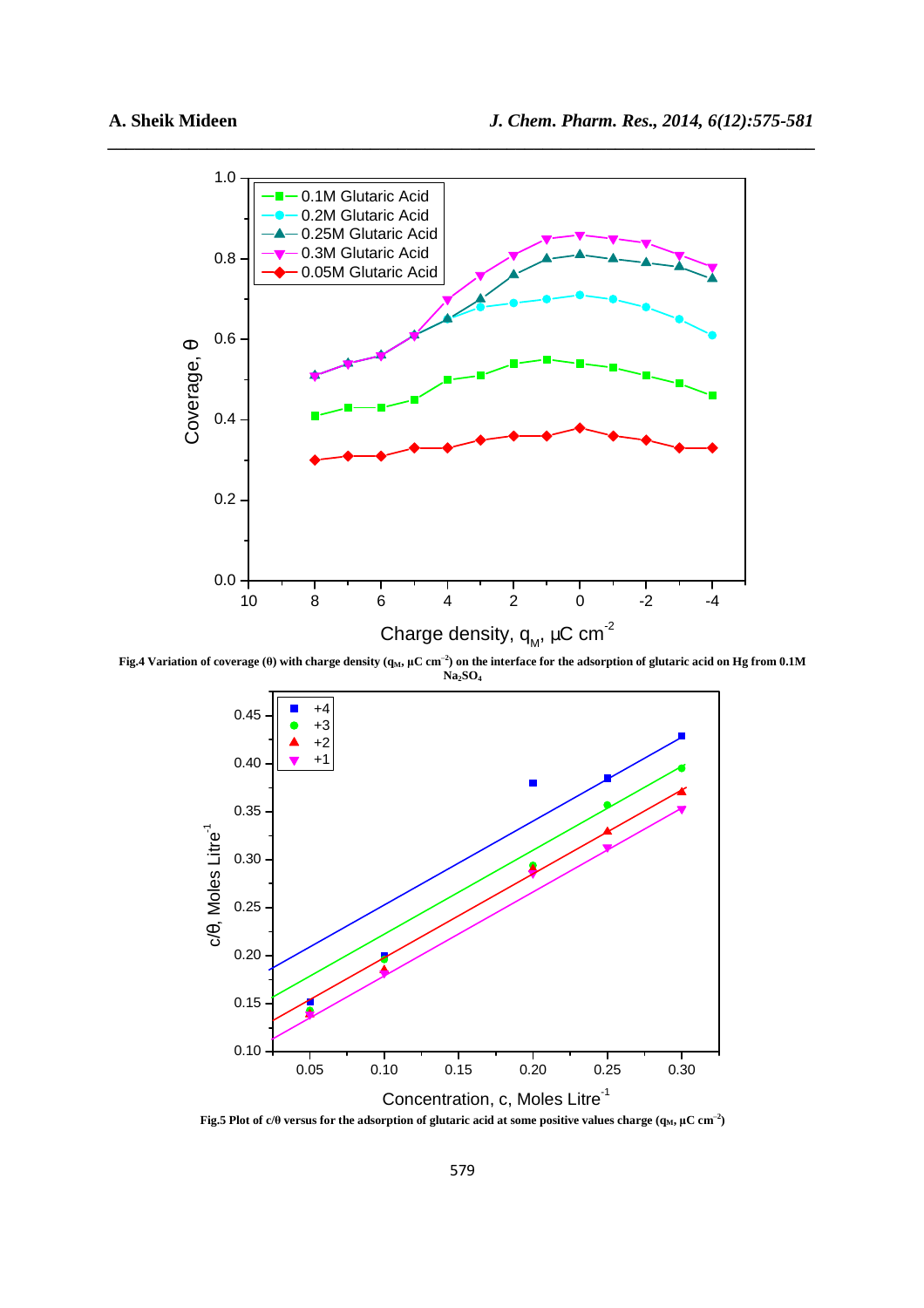

*\_\_\_\_\_\_\_\_\_\_\_\_\_\_\_\_\_\_\_\_\_\_\_\_\_\_\_\_\_\_\_\_\_\_\_\_\_\_\_\_\_\_\_\_\_\_\_\_\_\_\_\_\_\_\_\_\_\_\_\_\_\_\_\_\_\_\_\_\_\_\_\_\_\_\_\_\_\_*

**Fig.7 Plot of the variation of free energy of adsorption with charge density of the interface for the adsorption of glutaric acid**